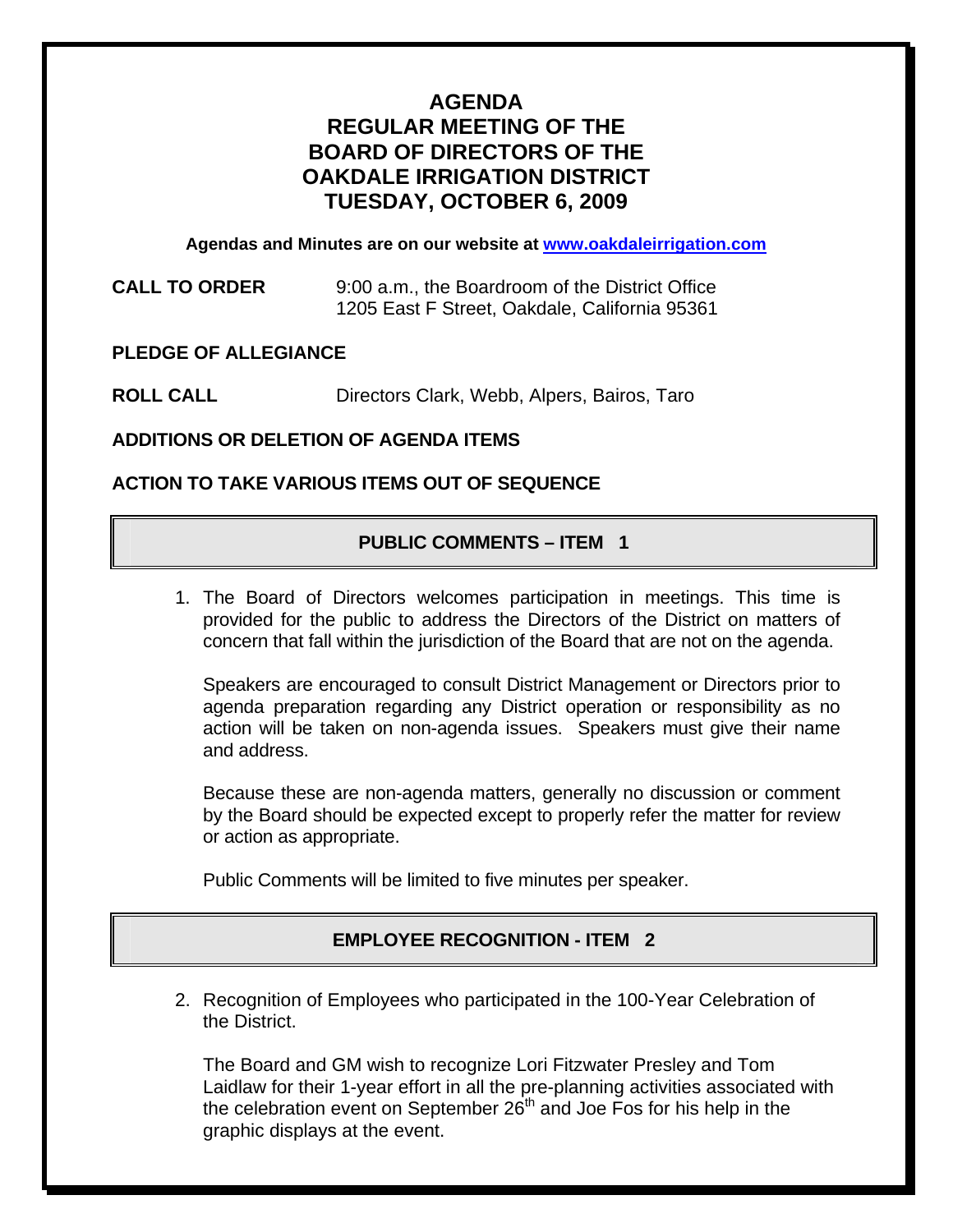## **CONSENT CALENDAR - ITEMS 3 - 9**

Agenda items listed under the Consent Calendar may be acted upon individually, in whole or in part. Subsequently, should discussion on a particular item be desired, you should identify the item now so as to remove it from the list of items to be approved under one motion. Any items removed from the list on Consent Calendar items will be discussed and acted upon individually following action on the remaining Consent Calendar items if so moved.

- 3. Approve the Board of Directors' **Minutes of the Regular Meeting of September 15, 2009 and Resolution Nos. 2009-52 and 2009-53**
- 4. Approve **Oakdale Irrigation District Statement of Obligations**
- 5. Approve **Assignment of Capital Work Order Numbers**
- 6. Approve **Request Authorizing General Manager to Execute Purchase Agreement for Erlanger Deep Well Site (APN: 010-019-015 – Furtado)**
- 7. Approve **Re-Issuance of "Will Serve Letter" For the Proposed Lands of Shatswell Subdivision**
- 8. Approve **Professional Services Agreements for Various Vendors and Contractors (Condor Earth Technologies, Inc. - Stockton Office and Michael E. Hurst & Associates**
- 9. Approve **General Services Contracts for Various Vendors and Contractors (Johnson Western Gunite Co., A-Z Bus Sales, and Derrick Cunningham Trucking, Inc.)**

**ACTION CALENDAR – ITEMS 10** 

10. Review and take possible action on **Authorizing General Manager to Enter into a Professional Services Agreement with William Avery & Associates, Inc. for Recruitment of Water Operations Manager** 

#### **COMMUNICATIONS – ITEM 11**

- 11.**Oral Reports and Comments**
	- A. **General Manager's Report on Status of OID Activities**
	- B. **Committee Reports**
	- C. **Directors' Comments/Suggestions**